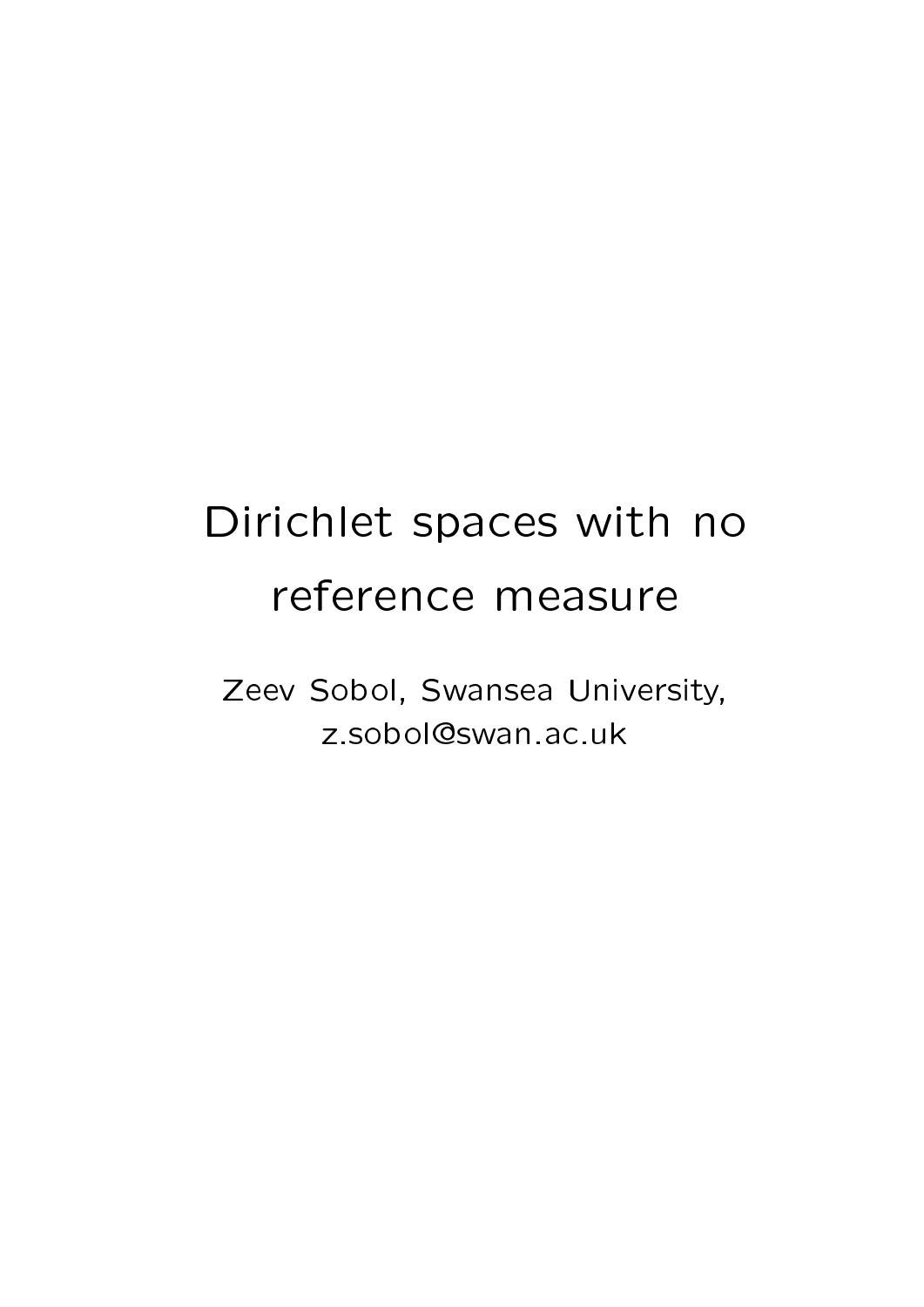# Weak solutions

$$
\sum_{|\alpha|,|\beta| \le m} (-1)^{|\alpha|} \partial_{\alpha} (a_{\alpha\beta} \partial_{\beta} u) = F \text{ (a measure)}
$$
  

$$
\mathcal{E}[\mathbf{u}, \phi] = \sum_{|\alpha|,|\beta| \le m} \int a_{\alpha\beta} (\partial_{\beta} u) (\partial_{\alpha} \phi) dx = \mathbf{F}(\phi),
$$

 $\forall \phi \in \mathcal{D}$  - test functions

Green function  $G : \mathcal{E}[G(\cdot,x),\phi] = \phi(x)$ ,  $\forall \phi \in \mathcal{D}$ 

Super-harmonic  $u : \mathcal{E}[u, \phi] \geq 0$ ,  $\forall \phi \in \mathcal{D}^+$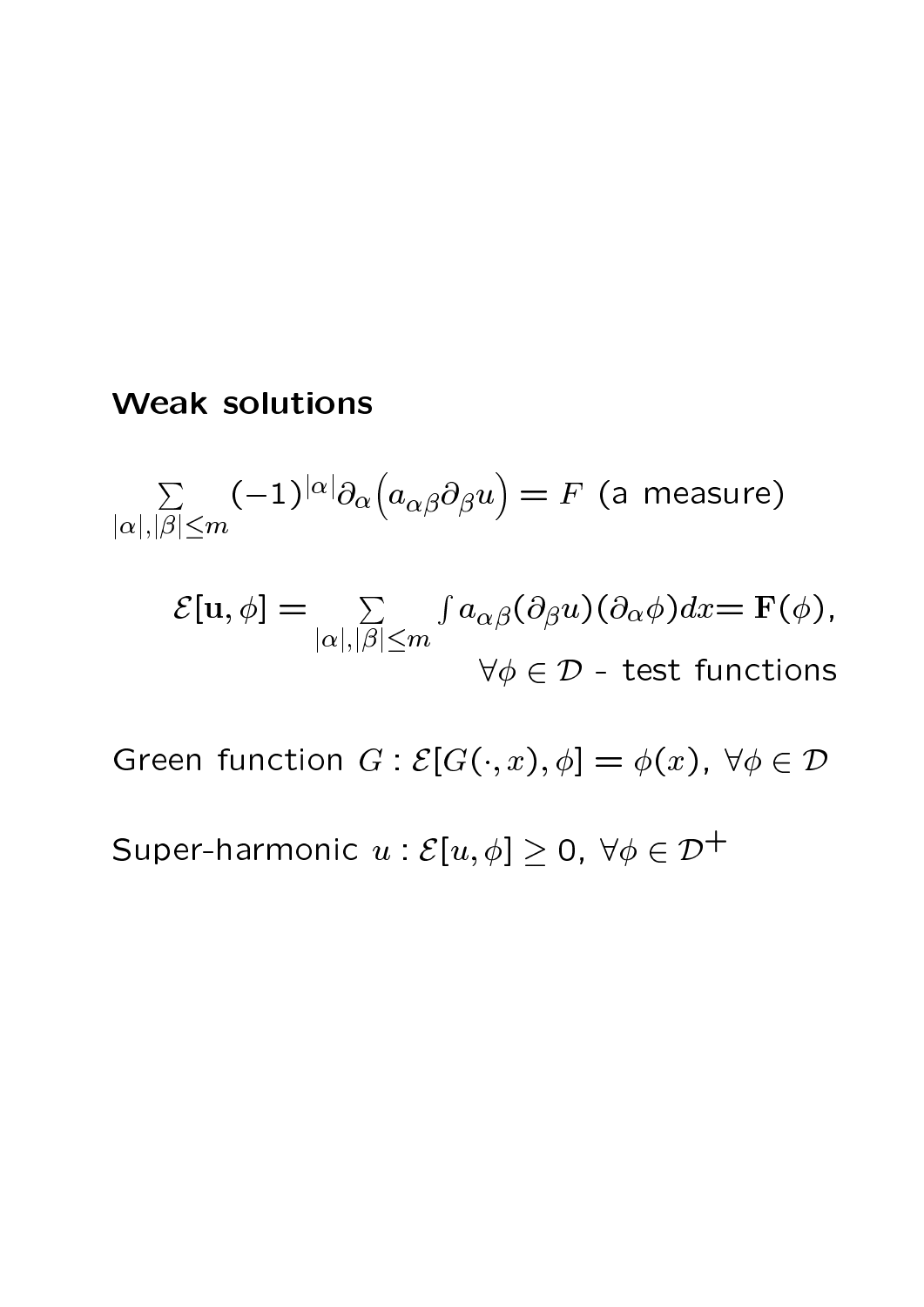#### The Fukushima construction

 $m$  - a full support measure

 $(\mathcal{E}, \mathcal{D})$  - a closable Markov form in  $L^2(m)$ , associates Markov SG  $P_t$  on  $L^p(m)$ ,  $p \in [1,\infty]$ 

 $P_t$  is transient  $\Leftrightarrow \forall f\in L^1_+(m):Gf=\int_0^\infty P_tf\,dt<\infty\,$  m-a.e.

$$
m(\phi f) - m(\phi P_T f) \quad \left( \to m(\phi f) \right)
$$
  
=  $\int_0^T \mathcal{E}[P_t f, \phi] dt \quad \left( \to \mathcal{E} \Big[ \int_0^\infty P_t f dt, \phi \Big] \right)$   

$$
\exists g \in L^1(m), g > 0 \text{ m-a.e.: } \sqrt{\mathcal{E}[\phi]} \ge \int |\phi| dm,
$$
  
 $\forall \phi \in \mathcal{D}$ 

Fukushima: transience (recurrence) depends of measure m.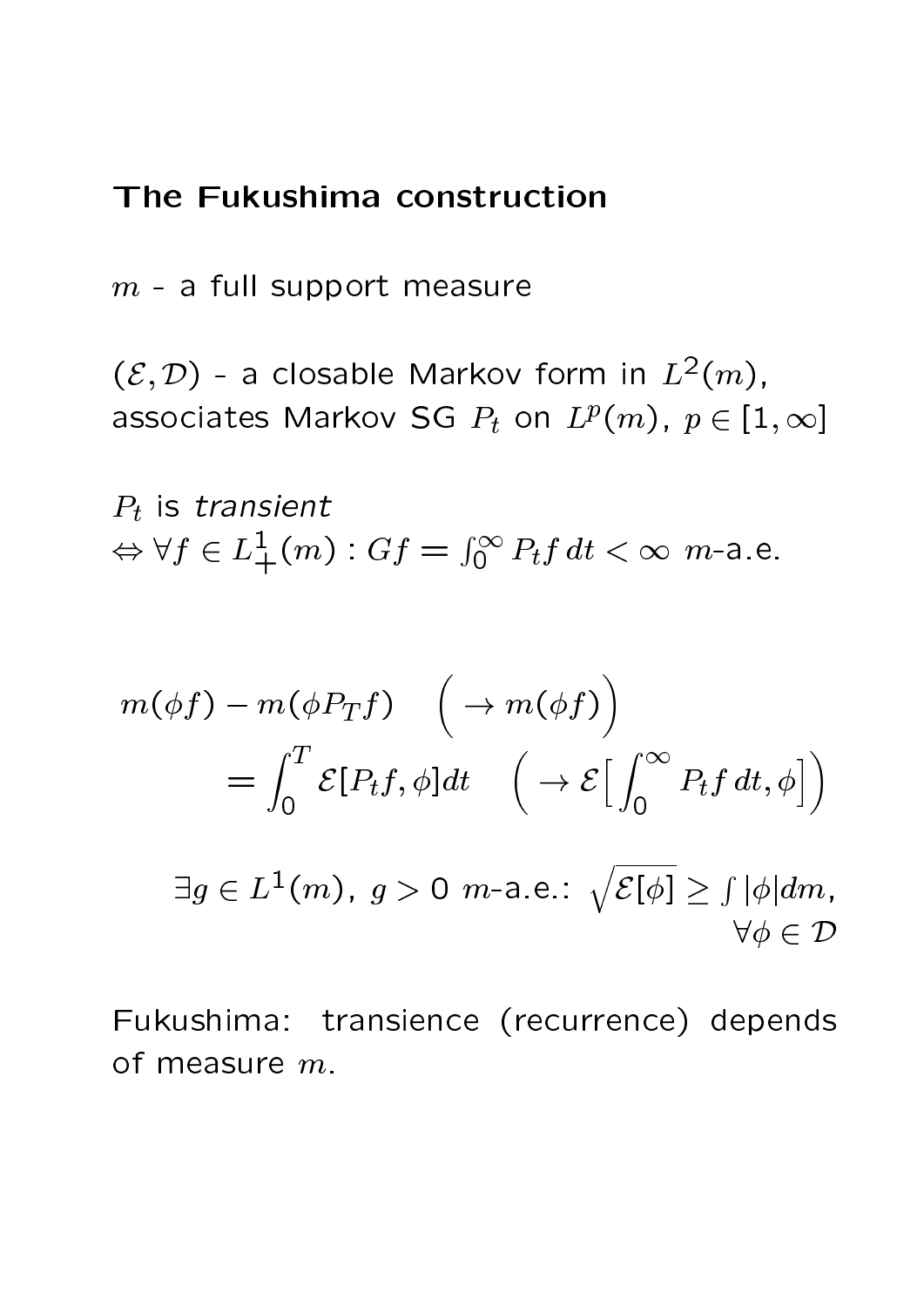## Examples

 $\Omega\subset\mathbb{R}^N$  smooth bdd connected

 $\mathcal{E}(u) := \int_{\Omega} |\nabla u|^2 dx$ ,  $\mathcal{D}_0 = H_0^1(\Omega)$ ,  $\mathcal{D}_1 = H^1(\Omega)$ .

 $\lambda$  be the N-dim Lebesgue measure on  $\Omega$ 

$$
\Delta := \sum_{q \in \mathbb{Q}^N \cap \Omega} c_q \delta_q.
$$

 $H<sup>1</sup>$  is recurrent wr to any reference measure it is closable.

 $H_0^1$  is transient wr to  $m=\lambda$ .

 $H_0^1$  is recurrent wr to  $m = \lambda + \Delta$ .

 $H^1$  and  $H_0^1$  are not closable wr to  $m = \Delta$ ,  $N \geq 3$ .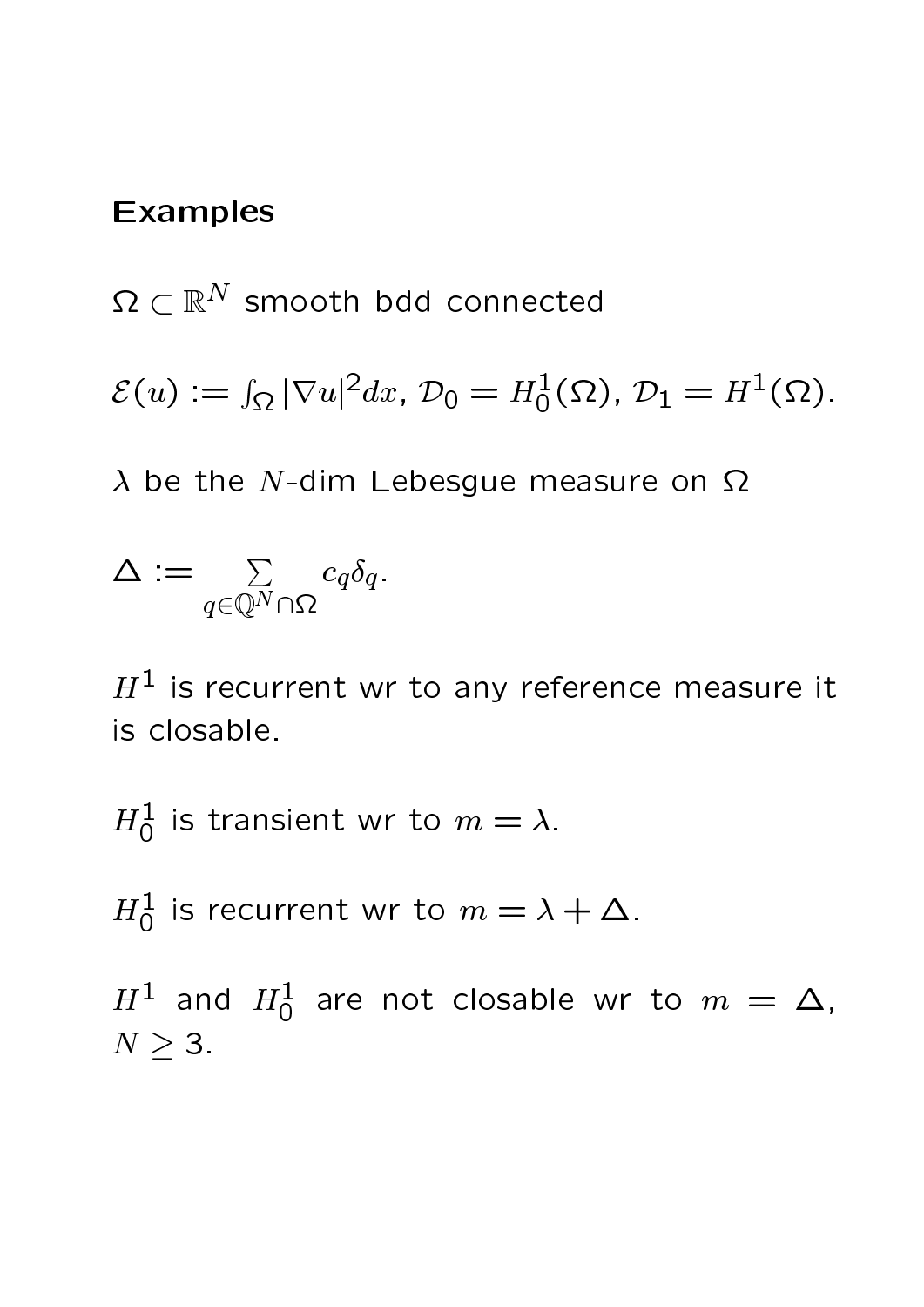## Philosophy: measure as a clocking device

Let 
$$
m_0 \leftrightarrow \frac{du}{dt} = Au
$$
.

Then 
$$
dm := \rho dm_0 \longleftrightarrow \frac{du}{d\tau} = \frac{1}{\rho} Au
$$
, i.e.,  $t = \frac{\tau}{\rho}$ .

Fukushima: for  $m$  not charging sets of zero capacity,

$$
t = T_{\tau}(\omega):
$$
  

$$
\frac{1}{\tau} \mathbb{E}_{m_0} \int_{0}^{\tau} f(X_{\tau}) dT_{\tau} \to m(f), \ \tau \to 0
$$

 $X_t(\omega)$  :  $\mathbb{E}_x f(X_t) = P_t f(x), P_t \longleftrightarrow (\mathcal{E}, \mathcal{D})$ ) on  $L^2(m_0)$ .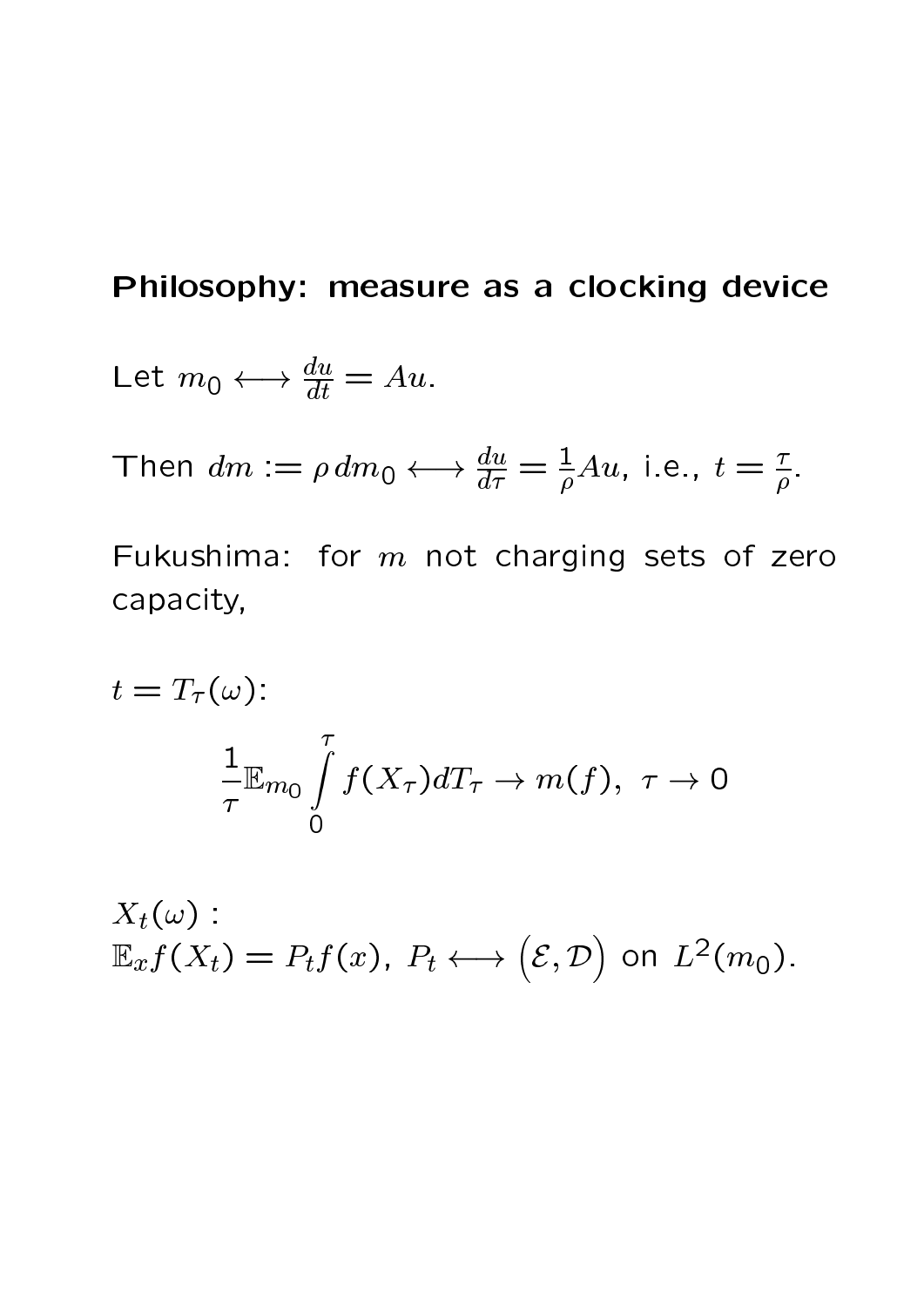#### Transient Dirichlet space $(\mathcal{H},[\cdot,\cdot])$  $\overline{\phantom{0}}$

Given: state space  $\Omega$ ,  $\beta$  - Borel  $\sigma$ -algebra on  $\Omega$ ,  $\mathcal{B}(\Omega)$  - B-measurable functions of  $\Omega$ 

- 1.  $H$  is a separable Hilbert space.
- 2.  $H$  is a ordered vector space  $\mathcal{H}^+$  closed,  $\mathcal{H}^+ \cap (-\mathcal{H}^+) = \{0\}.$
- 3. H is a *Stone lattice* i.e. a vector lattice with an order-convex sub-lattice  $\mathcal{H}^{\wedge} \subset \mathcal{H}^{+}$ of "positive elements not exceeding the unit".  $\mathcal{H}^{\wedge}$  is closed.
- 4. H dense  $\stackrel{c}{\leftrightarrow} \mathcal{D} \subset \mathcal{B}(\Omega)$ , a Stone sub-lattice in the pointwise order, generating  $B$ .
- 5. For all  $\in \mathcal{H} : \| (u^+)^{\wedge} \|_{\mathcal{H}} \leq \| u \|_{\mathcal{H}}.$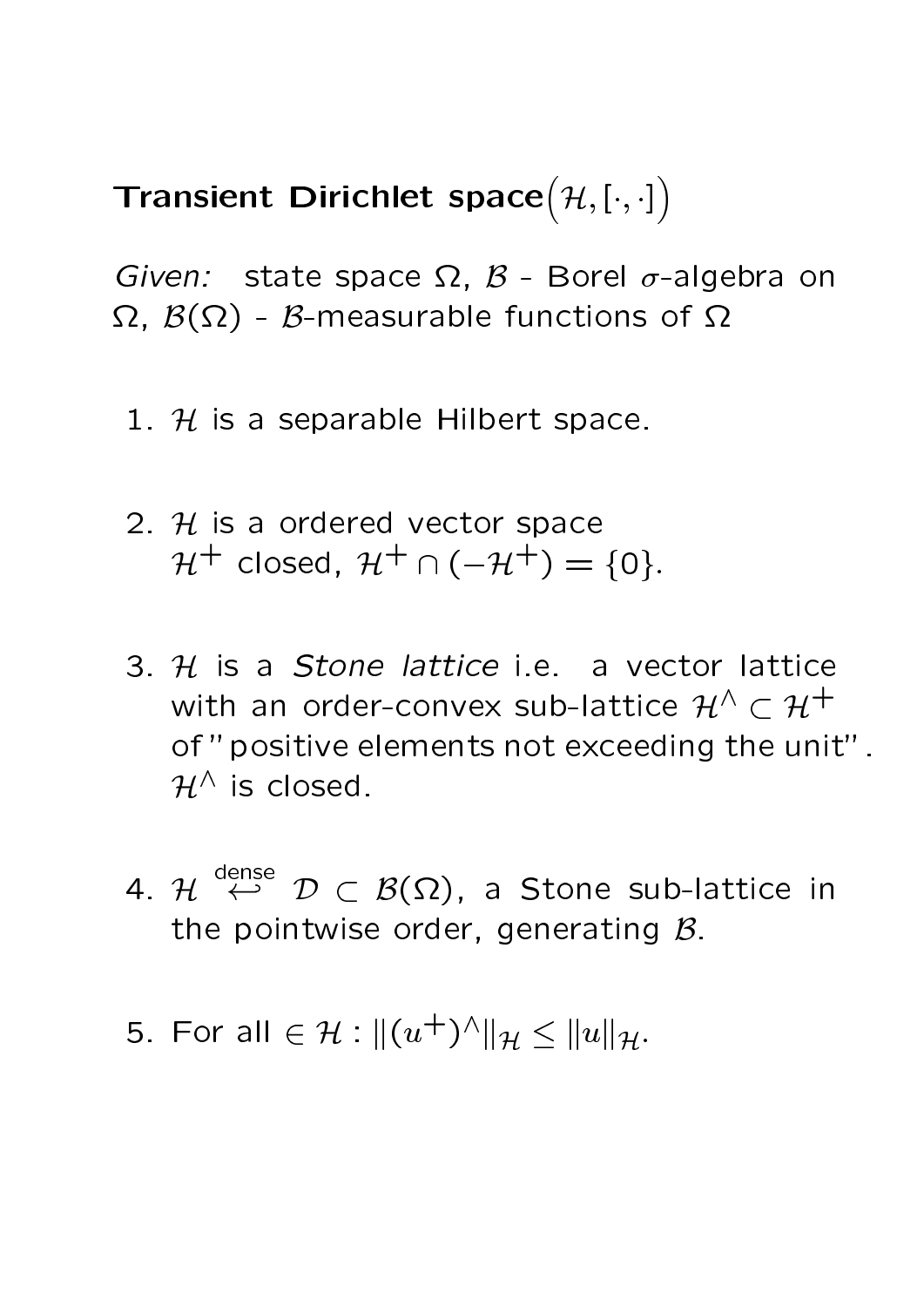# Stone lattice  $V$

- $\bullet$  vector lattice (= ordered vector space with  $\wedge$ ,  $\vee$  operations);
- countable type  $(= a$  majorized family of disjoint elements is at most countable);
- $\bullet$   $\exists$  order-convex sub-lattice  $\mathcal{V}^{\wedge} \, \subset \, \mathcal{V}^+$  such that:  $0 = \min \mathcal{V}^{\wedge};$  $\forall u \in \mathcal{H}^+:\, \exists u^\wedge := \mathsf{sup}\{v \in \mathcal{H}^\wedge,\,\, v \leq u\};$  $\forall u \in \mathcal{H}^+ : (\forall \alpha \in \mathbb{R}^+ : \alpha u \in \mathcal{H}^\wedge)$  $\Rightarrow$   $u = 0.$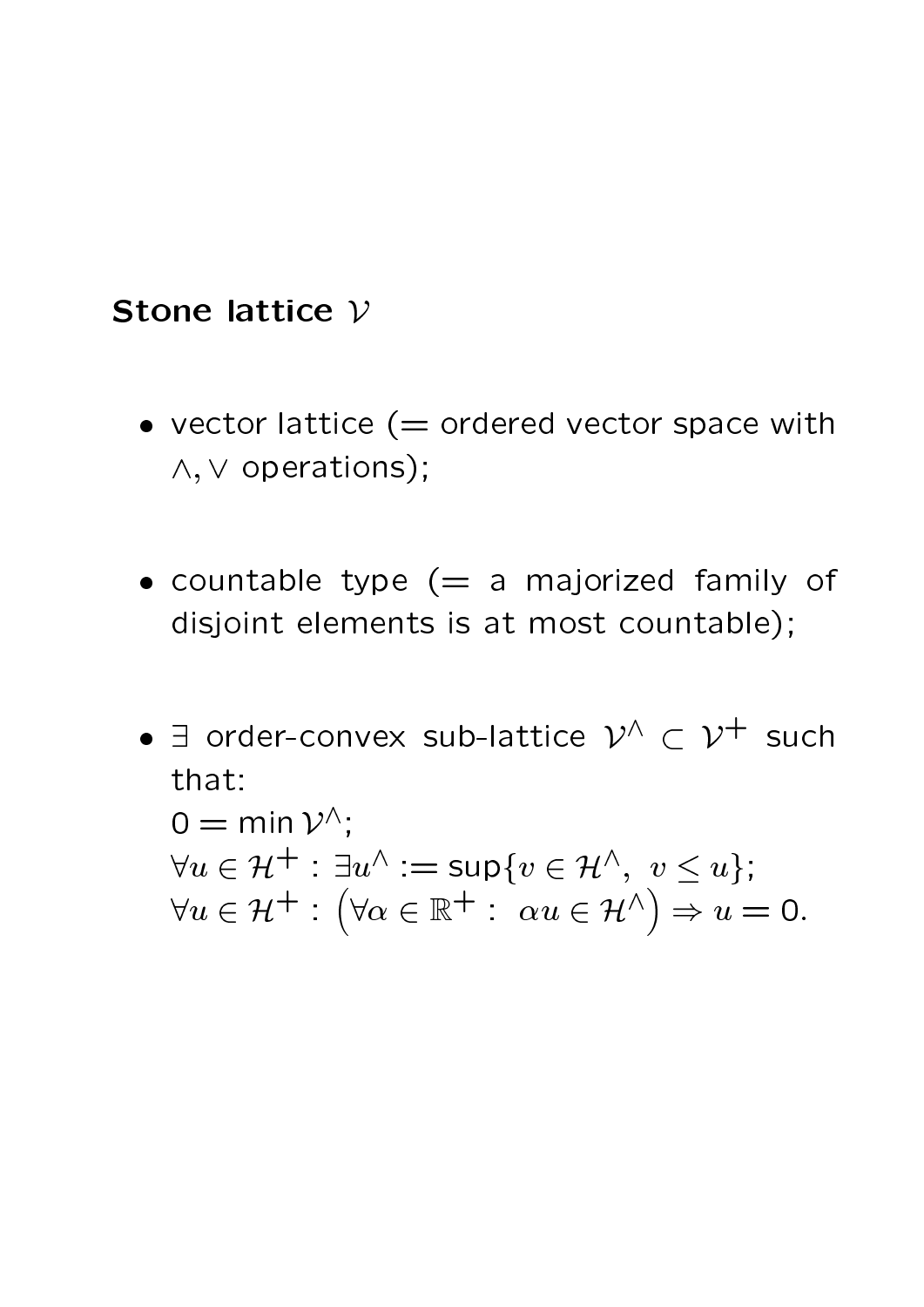# Daniell Stone integral

A Stone lattice allows for an abstract version of the Lebesgue (Daniell-Stone) integral:

- order completion  $\hat{\mathcal{V}}$  ( $\hat{\mathcal{V}}^+$  = limits of increasing positive sequences) is an analog of the measurable functions space;
- $\bullet$   $\sigma(\mathcal{V})$   $:=$   $\big\{ \sup_n [(nu)^{\wedge}] \big\vert$  $u \in \mathcal{V}^+\}$  $\subset$   $\mathcal{V}$  is a (Boolean)  $\sigma$ -algebra of " (indicators of) supports of elements of  $V''$
- Daniell-Stone theorem: an order continuous positive linear functional on  $V$  is a positive measure on  $\sigma(\mathcal{V})$ .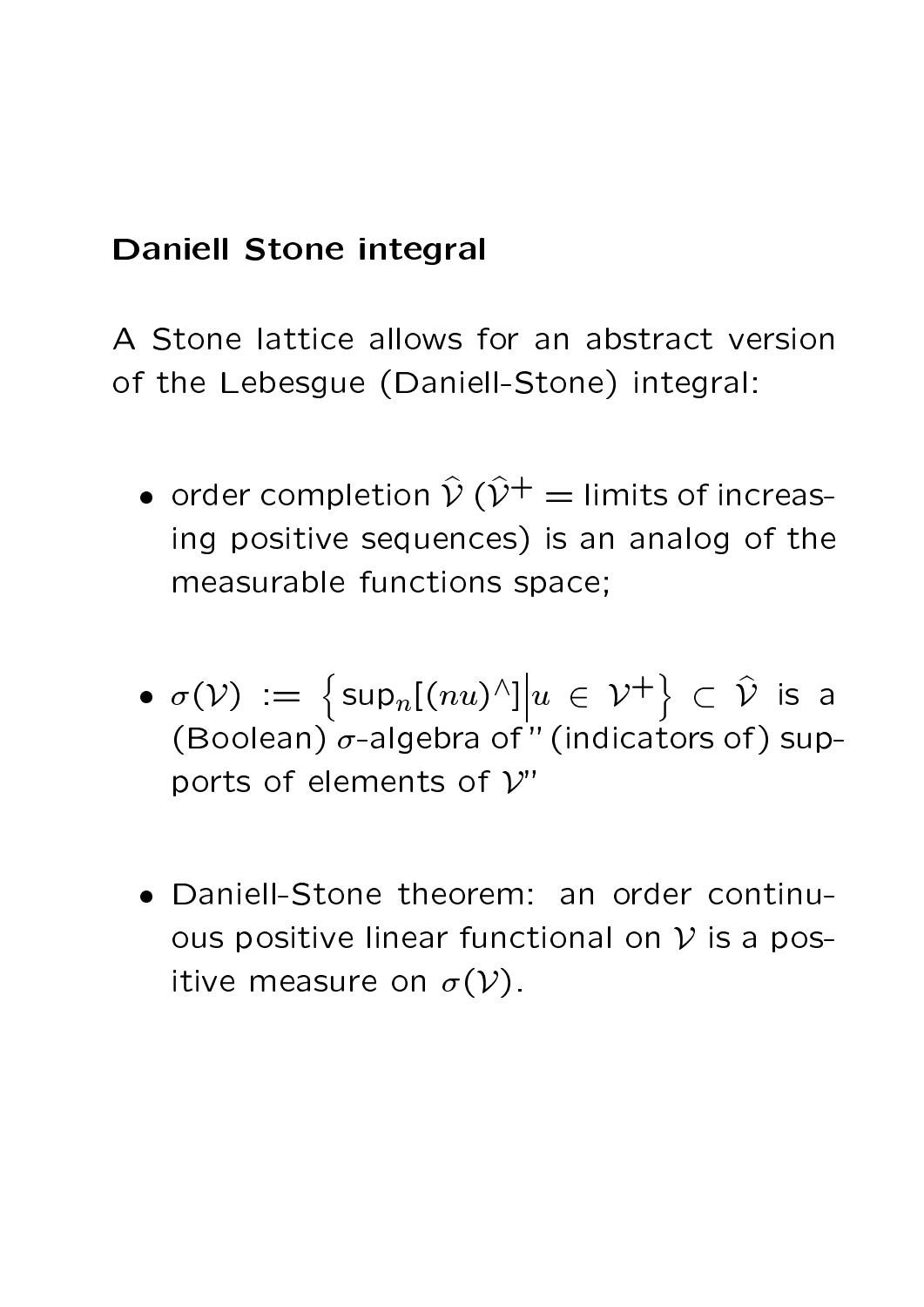#### Properties of a transient Dirichlet space

1. 
$$
\sigma(\mathcal{H}) \supset \mathcal{B}
$$
.

- 2.  $S^+ := (\mathcal{H}^*)$  $\rightarrow +$ separates points on  $\mathcal{H}$ . They are positive measures on  $\sigma(\mathcal{H})$  satisfying  $\mu(u) \leq c||u||_{\mathcal{H}}, u \in \mathcal{D}^+$
- 3.  $\exists m \in \mathcal{S}^+$  of a full support.  $\Big( [ , ], \mathcal{H} \cap L^2(m) \Big)$  $\overline{\phantom{0}}$ is a transient Dirichlet form in  $L^2(m)$  in the Fukushima sense.
- 4. The Green operator  $G$  is the Riesz isometry  $\mathcal{H}^* \to \mathcal{H}$  restricted to (signed) measures on  $\sigma(\mathcal{H})$ .